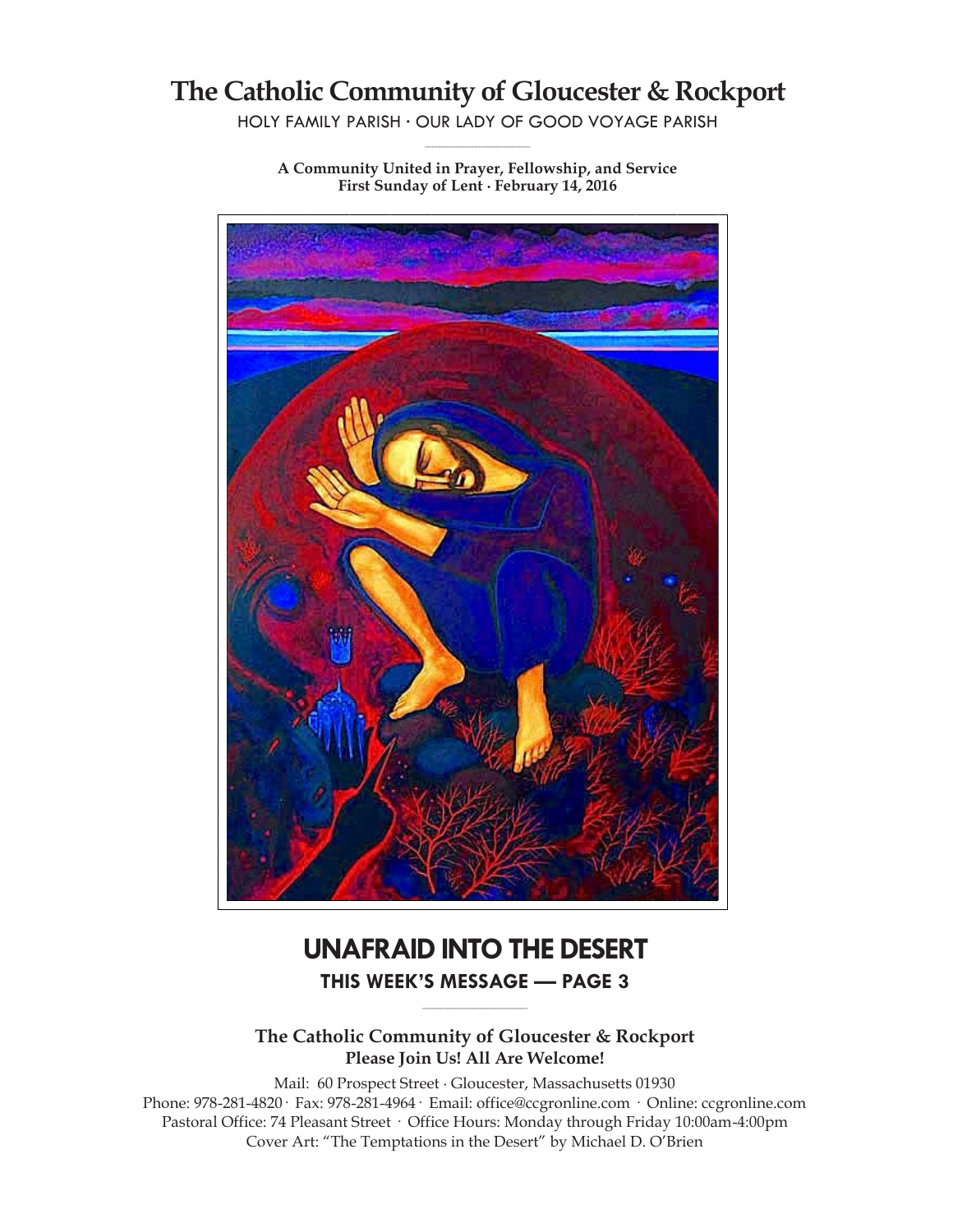## **The Holy Season of Lent**

HOLY FAMILY PARISH ∙ OUR LADY OF GOOD VOYAGE PARISH **\_\_\_\_\_\_\_\_\_\_\_\_\_\_\_\_\_\_\_\_\_\_\_\_\_\_\_\_\_\_\_\_\_\_\_\_\_\_\_\_\_\_\_\_\_\_\_\_\_\_**

For more information about these and other programs and events during Lent, please visit our websites: ccgronline.com or twitter.com/ccgronline!

#### **THE PARABLES OF MERCY A YEAR OF MERCY SCRIPTURE STUDY Friday, February 19th at Noon**

During the Holy Season of Lent, all are invited to join Father Jim for a weekly lunchtime scripture study based on the "Parables of Mercy." As part of our community's commemoration of the Jubilee Year of Mercy, each Friday during Lent (February 12th through March 18th) in Our Lady's Hall, Father Jim will lead a one hour discussion on various parables of Jesus that focus on God's love and mercy for his people, including the Two Debtors & Their Creditor; the Good Samaritan; the Widow & the Judge; the Rich Man and Lazarus; and the Lost Sheep.

Father Jim's next scripture study session is scheduled for Friday, February 19th at 12:00pm! Interested friends and parishioners are welcome to bring their own lunch and to join us for as many sessions as they can. If you would like to join us for this special scripture study series, please contact Father Jim at frjim@ccgronline.com. A donation of \$20.00 per person is requested from those who can afford it for the entire series. All participants will be provided with a copy of the book, "The Parables of Mercy" by Father Mitch Pacwa, SJ, along with coffee, hot tea, or bottled water. Please join us! All are invited! All are welcome!

## **STATIONS of the CROSS Every Friday During Lent**

The Stations of the Cross is one of the most beloved, enduring and moving devotions of the Roman Catholic Church. By uniting our prayers with the sufferings of Jesus Christ through both word and imagery, we make a spiritual pilgrimage with Lord on his way to the Cross. During this Holy Season of Lent, all are invited to join us in praying the Stations of the Cross on six consecutive Fridays (February 12th through March 18th) according to the following schedule:

> Saint Ann Church Fridays at 3:30pm Our Lady of Good Voyage Church Fridays at 7:00pm (with Mass)

On Friday evenings, Mass will be celebrated at 7:00pm before we pray the Stations of the Cross. For more information about Lent in the Catholic Community of Gloucester & Rockport, please visit our website at ccgronline.com/lent; or contact Father Jim at 978-281- 4820 or frjim@ccgronline.com. As our Lenten journey continues, please join us for the Stations of the Cross! All are invited! All are welcome!

#### **THE LIGHT IS ON FOR YOU! CONFESSIONS & EUCHARISTIC ADORATION Wednesday Evenings During Lent**

During the Holy Season of Lent, all Catholics are invited to experience Christ's love and mercy through the Sacrament of Penance & Reconciliation (Confession). On six consecutive Wednesdays during Lent (February 17th through March 23rd), at Our Lady of Good Voyage Church from 6:00pm until 8:00pm, all are invited to join us for "The Light Is On For You!" These special evenings of prayer will include Evening Prayer and Night Prayer from the Liturgy of the Hours; Eucharistic Adoration and Benediction of the Blessed Sacrament; and two full hours of confessions for those who feel called to participate. Please note that this program will be preempted on Wednesday, March 9th for our Lent Mission & Retreat.

For some, this may be a time for sacramental reconciliation. For some it may be a time for silent prayer and reflection. And for some, it may be a time to begin or renew a life of faith. Wherever you are on your faith journey, please join us! All are welcome! For more information about the Sacrament of Penance & Reconciliation in the Catholic Community of Gloucester & Rockport, please visit our website: ccgronline.com; or contact Father Jim at 978-281-4820 or frjim@ccgronline.com.

#### **JUBILEE YEAR OF MERCY LENT MISSION & RETREAT March 8th—March 10th**

All are invited to join us for the Catholic Community of Gloucester & Rockport's Lent Mission & Retreat from Tuesday, March 8th through Thursday, March 10th at Our Lady of Good Voyage Church.

Each evening will begin with Evening Prayer at 7:00pm, followed by Mass. Each evening will also feature a reflection centered on the themes of Lent and the Jubilee Year of Mercy. Our special guest and spiritual director will be Sister Ellen Dabrieo, SND. Sister Ellen is a member of the Sisters of Notre Dame. For many years, she has served the Church in both parish ministry and as a missionary in Brazil. Sister Ellen currently serves as a hospital chaplain in Salem and as a lay minister to the Brazilian Community of Saint Thomas Church in Peabody.

The Lent Mission & Retreat is free but donations will be gratefully accepted at Mass during each evening of the retreat. For more information, please contact Cliff Garvey at 978-281-4820 or cgarvey@ccgronline.com. Please join us! Bring a friend or neighbor! All are welcome!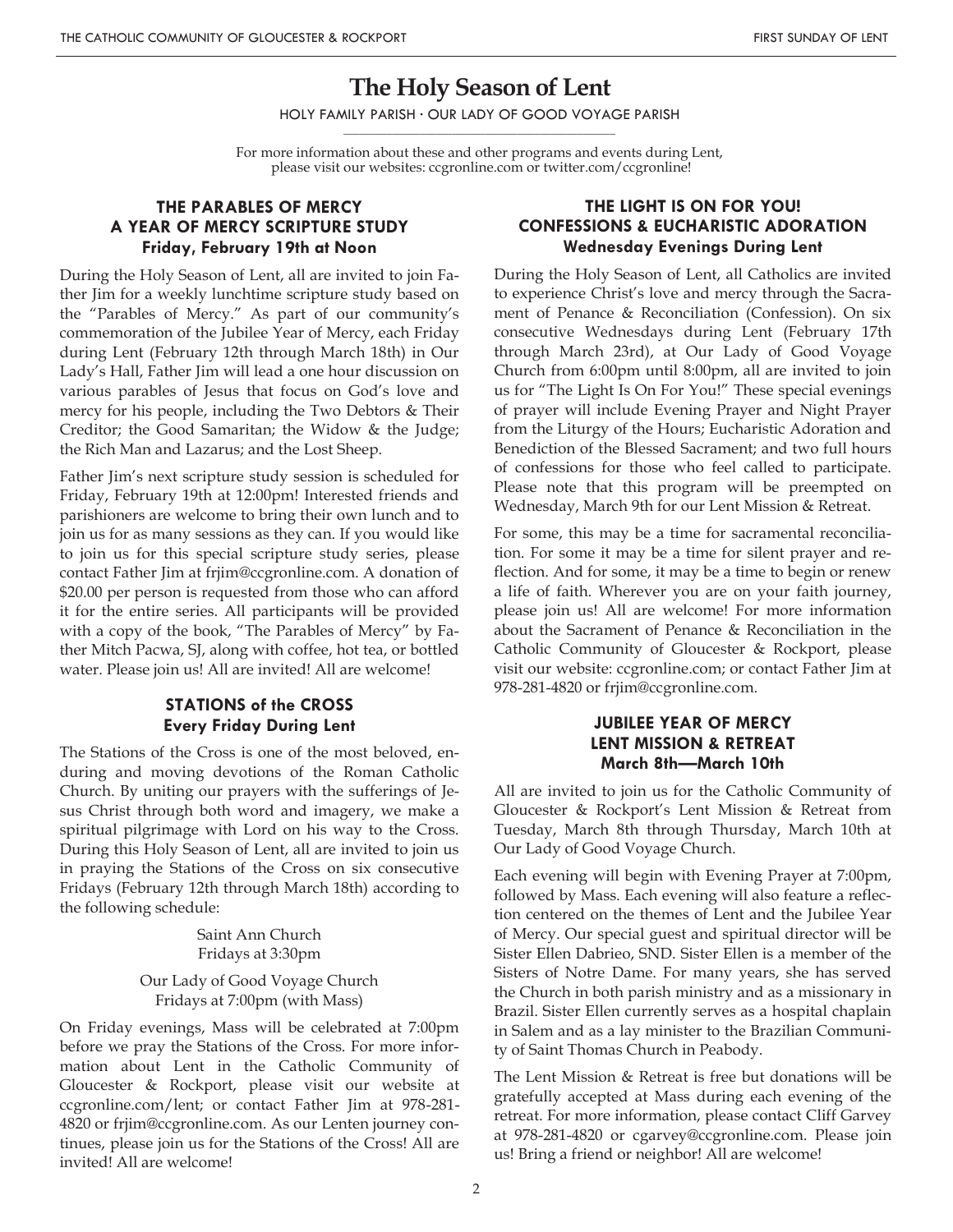#### **This Week's Message \_\_\_\_\_\_\_\_\_\_\_\_\_\_\_\_\_\_\_\_**

#### **UNAFRAID INTO THE DESERT**

#### BY CLIFF GARVEY

As our Lenten journey begins, we find ourselves faced with the desert, the darkness, and the challenge of temptation. In this weekend's reading from Saint Luke's gospel, we find Jesus renewed, reinvigorated and "filled with the Holy Spirit" after his baptism (Luke 4:1). But soon after, that same Spirit leads Jesus into the desert for forty days of temptation, trial, and tribulation at the hands of the devil. During his time in the desert, Jesus is tempted three times by this devil, who offers him food, power and glory, and an opportunity to test God's love for him. Each time, Jesus declines the devil's advances and turns faithfully back to God. If only we had such faith and trust!

In this classic gospel reading, Jesus is tested in a struggle between good and evil. But because God is with Jesus and because Jesus trusts in God's goodness, Jesus chooses God over the tricks and temptations of the darkness. Each year, the Church begins the Holy Season of Lent with an account of Christ's temptation in the desert. By doing so, the Church offers us an opportunity to confront head-on the enduring challenge of our faith journey: to love and serve God with all our heart, soul, and strength in the face of ongoing temptations from our troubled world. This gospel reading also reminds us that each one of us is called into the desert; called to the test; called to choose good over evil; and called to choose divine light over sinful darkness. It isn't easy. It isn't easy to resist temptation. It isn't easy to resist that chocolate dessert even after we decide to fast during Lent. It isn't easy to decline the upper hand over a colleague, friend, or loved one. It isn't easy to trust in God when it seems so much easier to trust the convenient ways of the world.

In his book, "Transfiguration: A Meditation on Transforming Ourselves and Our World", Father John Dear writes: "All we have to do is make our lives fit into the story of Jesus. We have to get our lives to make sense in light of the Gospel." But that takes courage, dedication, perseverance, prayer, and trust. And all too often, most of us are too busy, too frazzled, and too stressed out to resist temptation, let alone walk willingly into the desert! Most of us count ourselves lucky just to make it to Mass on Sunday, let alone do battle with the devil. And most of us are frightened of the kind of trial that Jesus experiences in the desert. Indeed, each and every year (including this year), I resolve to fast from sweets during Lent, to pray better and pray more, and to reach out to someone in need. But each and every year, I flail, fail, and stumble my way through Lent. I arrive at the Good Friday service feeling embarrassed by my own selfishness and my own weakness. I arrive at the Easter Vigil thanking God that Lent is over. Each and every year during Lent, I just can't seem to make my life fit into the story of Jesus. I feel like a failure. And I know that I'm not alone.

As I entered into the desert of Lent this year, however, the Lord presented me with a small but powerful gift of grace. While skimming Father Dear's book, which I had nearly cast aside because it was not quite what I had expected as a meditation on the Transfiguration of Jesus, I was shocked into attention by this passage: "The commandment 'Do not be afraid' appears exactly 365 times in the Bible, more than any other commandment of God. Likewise, the one message that Jesus says to his terrified disciples over and over again, more than any other saying in all four Gospels, is 'Do not be afraid.' Jesus knows how terrified we are, and he has compassion on us. That is why he touches us. He is gentle and kind. He gives us the best wisdom he had: 'Rise and do not be afraid.' With his touch, his word, his example, and his love, he gives us the faith and the strength to stand and live."

Do not be afraid! I remained stunned by the awesome simplicity of this commandment and its relevance for all of us as we begin our Lenten disciplines. Despite all of my prayer and reading and study over the years, I had somehow forgotten that Jesus understands my embarrassment, my lack of discipline, and my weakness. He knows and understands my fear of failing during Lent. He knows and understands my anxiety about entering into the upcoming Triduum knowing that He suffered for me but I might be too cowardly to suffer with him through my meager Lenten resolutions. He knows and understands that while my intentions are good, they count for nothing if I do not turn to Him in faith, hope, and love when the darkness lurks in the shadows of my life. And Jesus know all of these things about you, too. He knows these things about each and every one of us. He calls us to 'rise and do not be afraid' as we follow him into the desert during the next six weeks.

This Lent, let us resolve to pray for each other, for our pastor and pastoral team, and for all who live, work, and worship in the Catholic Community of Gloucester & Rockport. Let us resolve to enter the desert of Lent without fear, confident that Jesus enters with us, that he offers his hand to us, that he will lead us through the darkness of temptation into the light of God's love and mercy. And let us remember that when we stumble and fall, Jesus is there. He reaches out to us and says: "Rise and do not be afraid!"

May the Lord give you peace during Lent and always! Cliff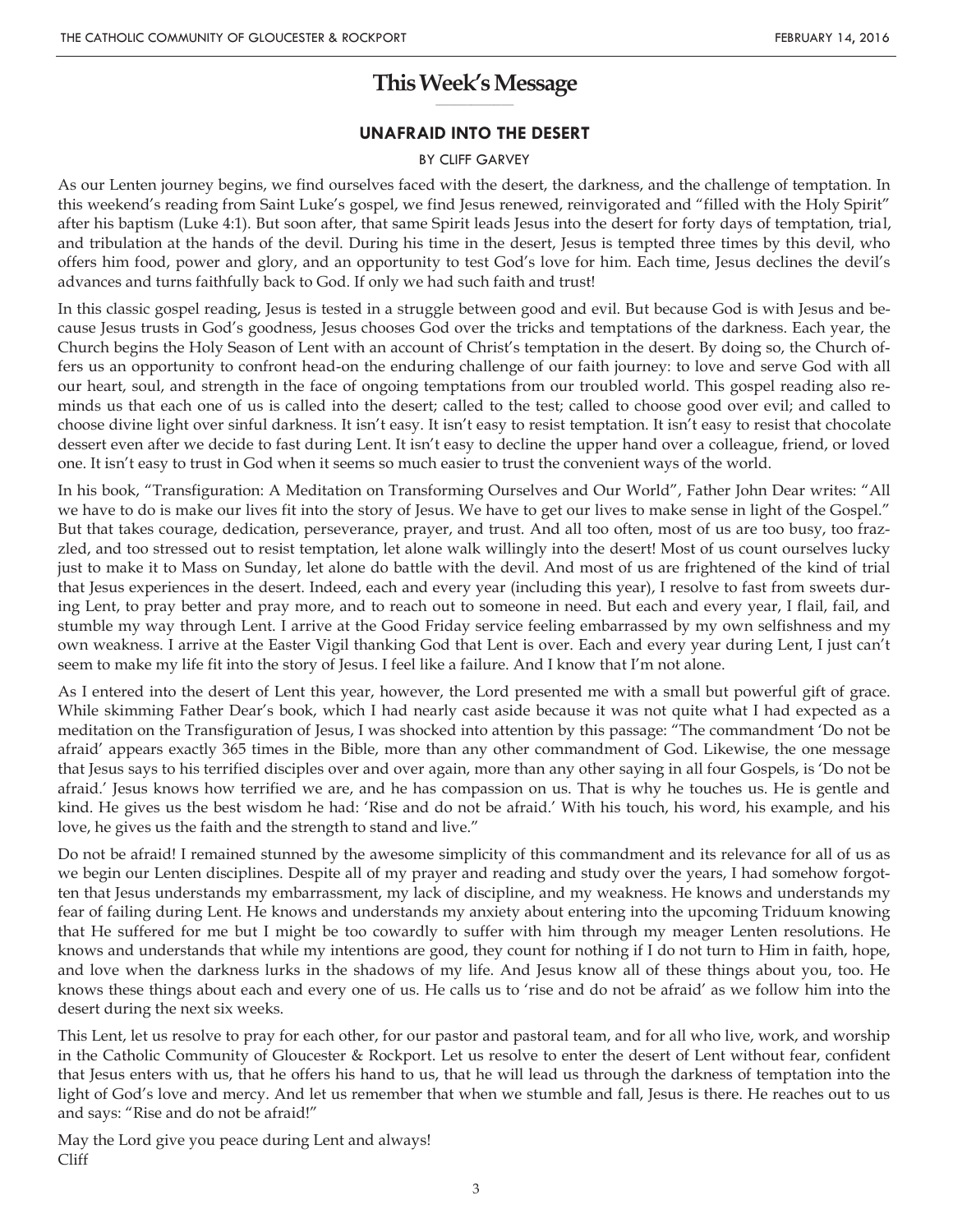#### **Prayer, Fellowship & Service \_\_\_\_\_\_\_\_\_\_\_\_\_\_\_\_\_\_\_\_**

## **THE HOLY ROSARY Monday Through Saturday After Daily Mass**

All are invited to join us every morning immediately after our 8:00am Daily Mass in the Catholic Community of Gloucester & Rockport as we pray the Holy Rosary. By praying the Rosary, we grow closer to our Risen Lord by meditating on the mysteries of his life, death, and resurrection; and we grow closer to our Blessed Mother by asking for intercession for ourselves, our parishes, and our troubled world. For more information, please see Father Jim or a member of our pastoral team. Please join us! All are invited! All are welcome!

## **HOLY FAMILY WOMEN'S GUILD VALENTINE'S DAY BAKE SALE Weekend of February 13th & February 14th**

Valentine's Day is here! The Holy Family Women's Guild will host a Valentine's Day Bake Sale this weekend, Saturday, February 13th after the 4:00pm Mass in Saint Ann Church and on Sunday, February 14th after the 8:15am Mass in Saint Ann Church. We'll have homemade cakes and cookies, quick breads, and other delicious baked goods. Here's your chance to buy something sweet for someone you love and support Holy Family Parish. For more information, please contact Lydia Bertolino at lbertolino4@msn.com or Janet Lucido at jml3485@aol.com. Thank you in advance for your generous support! Please join us! All are welcome!

## **THE LEGION OF MARY Tuesdays at 4:00pm · Parish Center**

Founded in Ireland in 1921, the Legion of Mary is an international fellowship of lay men and women who volunteer their time, talents, and prayers under the banner of the Blessed Virgin Mary by practicing the "spiritual works of mercy" in our parish communities. The Legion's primary apostolate is to visit and pray with our aged, disabled, homebound, and sick fellow parishioners. Members also serve in many other volunteer ministries in both Holy Family Parish and Our Lady of Good Voyage Parish.

Every Tuesday afternoon at 4:00pm, the Legion of Mary gathers in the Parish Center (Saint Ann Campus) to pray the Rosary, share their faith experiences, and participate in a period of faith formation under the guidance of their spiritual director. For more information about the Legion of Mary, please contact Joan Foster at ajay7@verizon.net; Sue Demetri at sdemetri2000@yahoo.com; or leave a message by call our pastoral office at 978-281-4820. Please join us! New members are always welcome!

## **MORE NEWS & INFORMATION ONLINE!**

Join us: ccgronline.com!

#### **Youth Faith Formation Update \_\_\_\_\_\_\_\_\_\_\_\_\_\_\_\_\_\_\_\_**

## **LENT MASS FOR FAMILIES THIS WEEKEND! ALL ARE WELCOME!**

In the Gospel of Matthew, Jesus says: "Let the little children come to me, and do not stop them; for it is to such as these that the kingdom of heaven belongs (Mt 19:14)." In response to the Lord's call, all parents, grandparents, godparents, and children are invited to join Father Jim for a Lent Mass for Families on either Saturday, February 13th at 4:00pm in Saint Ann Church or Sunday, February 14th at 11:45am in Our Lady of Good Voyage Church.

During Mass, Father Jim will offer a special homily about the Holy Season of Lent and a special blessing for all families and children. In addition, because Lent is a season for prayer, penance, and charity, every child and family will be asked to help us raise \$1,000 during Lent for the Saint Vincent de Paul Society, a service organization in our parishes that provides food and financial assistance to local families in need. During the Family Mass, each child will receive a "campaign can" to collect coins for this effort. Thank you in advance for your generous support!

As we celebrate our Lenten Family Masses, let us reaffirm: Mass is our class! Christ Jesus is our teacher! And every family in our pews is a gift from God! For more information about the Mass for Families, please contact Father Jim at 978-281-4820 or frjim@ccgronline.com. Please spread the word! All are invited! All are welcome!

#### **EIGHTEENTH ANNUAL LIVE STATIONS OF THE CROSS Next Rehearsal: Thursday, February 18th · 4:00pm**

All young disciples (grades three and up) from both Holy Family Parish and Our Lady of Good Voyage Parish are invited to participate in our 18th Annual Live Stations of the Cross which will be presented on Palm Sunday, March 20th at 6:00pm in Saint Ann Church. Youth participants are expected to memorize their parts and attend eight weekly rehearsals which will begin on Thursday, January 28th from 4:00pm until 5:30pm in Saint Ann Church. Adult volunteers are also needed and most welcome! So, if you or your child would like to participate in this deeply moving annual program that helps to bring us all closer to Christ Jesus as he carries the Holy Cross, please contact Sue Demetri at sdemetri2000@yahoo.com or 978-283-5096. Please join us! All are invited! All are welcome!

## **WINTER WEATHER CANCELLATIONS**

For the latest information about weather related cancellations during the winter months, please visit our website at ccgronline.com. Announcements will also be made on WBZ1030 and cbsboston.com. Also, parents are reminded that if public schools are closed on a particular day, all youth faith formation classes will be canceled. Thank you!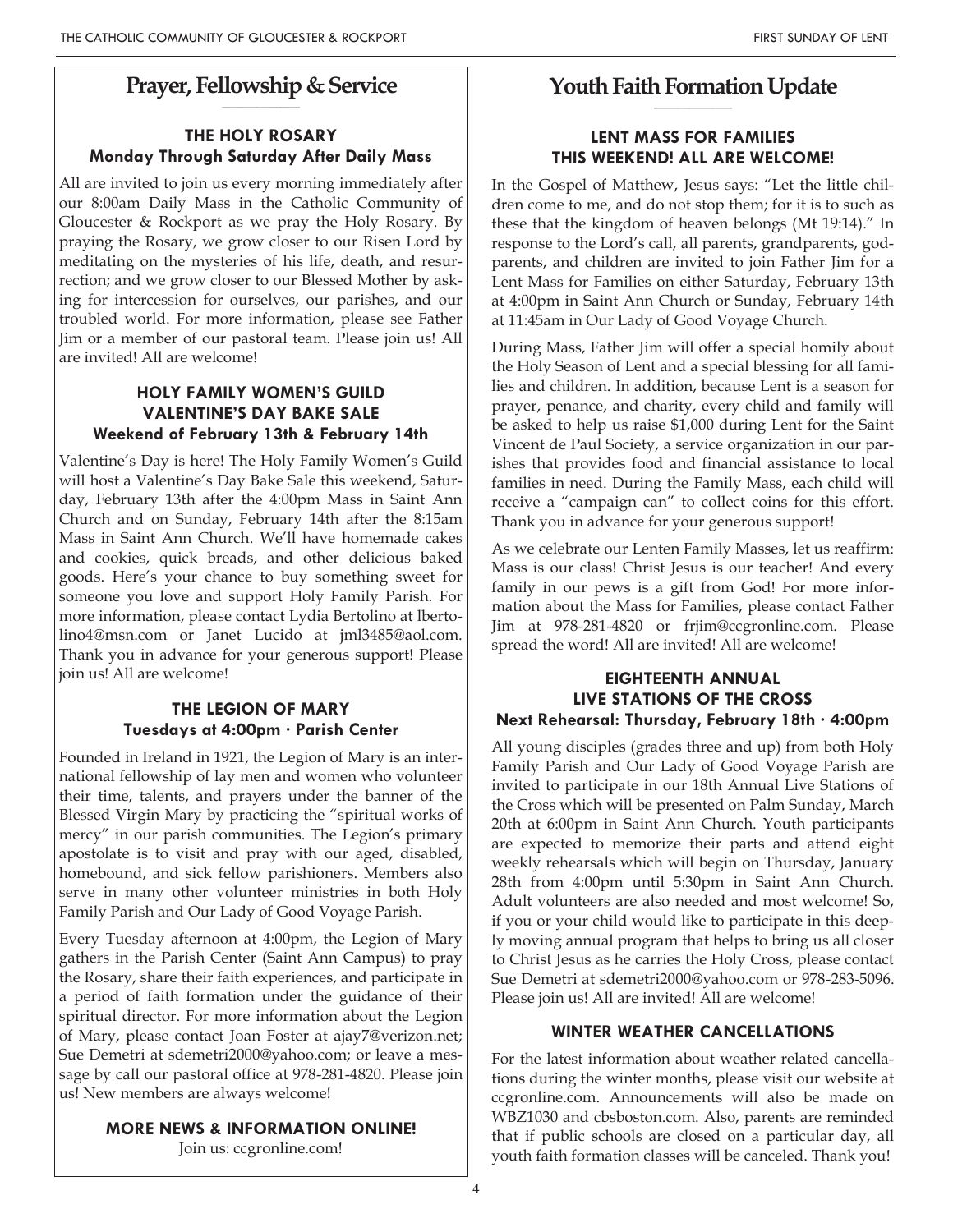#### **Fall Pilgrimage 2016 \_\_\_\_\_\_\_\_\_\_\_\_\_\_\_\_\_\_\_\_**

## **ASSISI PROJECT FALL PILGRIMAGE November 4th through November 12th**

For the ninth consecutive year, Father Jim, Cliff Garvey, and the Assisi Project are sponsoring a week-long, smallgroup pilgrimage to Assisi, Italy. Each year, our pilgrimage groups have literally walked in the footsteps of Saint Francis and Saint Clare. This year, from November 4th through November 12th, we will journey again to Assisi and to the Franciscan Sanctuary at La Verna.

Each morning, we will begin with Morning Prayer from the Liturgy of the Hours and Mass. Father Jim celebrates Masses for us at the Basilica of Saint Francis, the Basilica of Our Lady of Angels (Porziuncola Chapel), the Carceri Hermitage, and the Sanctuary at La Verna. Each afternoon, our pilgrims will have the free time and guidance to explore Assisi at their own pace and to visit its many churches, cafes, museums, and shops. Each evening, we will gather again for supper, followed by Evening Prayer, a spiritual conference, and faith sharing.

As a fellowship of pilgrims, we will explore the historic Basilicas of Saint Francis and Saint Clare. Each of these great basilicas contains the tombs of the saints, holy relics, priceless frescoes and other works of art, along with quiet chapels for personal prayer and worship. We will also visit the Basilica of Saint Rufino, where Francis and Clare were baptized; the Church of Saint Damian where Christ spoke to Francis and hastened his conversion; the Carceri Hermitage where Francis and his first followers retreated for prayer and contemplation; and the chapel known as the Porziuncola, which is considered the home church of the worldwide Franciscan community.

In addition, we will spend leisurely afternoons in and around the Piazza del Commune, Assisi's city center, with its ancient Roman temple (now a Catholic Church), sidewalk cafes, restaurants, and shops. Our more adventurous pilgrims will also have a chance to visit the Rocca Maggiore, the great medieval fortress with its stunning views of Assisi, the Spoleto Valley, and Mount Subasio. And finally, we will travel to La Verna, the mountain sanctuary in Tuscany, where Saint Francis received the stigmata (the five wounds of the Crucified Christ). At La Verna, we will celebrate Mass, enjoy a delicious lunch, and participate in the daily procession that commemorates how Saint Francis received the stigmata.

The cost of this extraordinary pilgrimage and retreat is \$3,299 per person and includes roundtrip airfare and associated fees; ground transportation (except personal taxis); guest house accommodations (single room & bathroom); and all meals. For more information, please contact Cliff Garvey at cgarvey@ccgronline.com or 978-281- 4820; or join us online at assisiproject.com. Space is limited! Please join us!

#### **Prayer, Fellowship & Service \_\_\_\_\_\_\_\_\_\_\_\_\_\_\_\_\_\_\_\_**

## **MEN'S FELLOWSHIP Saturday Mornings · 6:30am · Parish Center**

The Men's Fellowship meets every Saturday morning at 6:30am in the Parish Center (Saint Ann Church Campus). All are invited to join us for prayer, faith sharing, and mutual support as we work together on deepening our faith and personal relationships with Jesus Christ. For more information, please contact Albie Mitchell at 978-879-3655 or albiemitchell@me.com. Please join us! All are welcome!

#### **CCGR ADULT CHOIR & MUSIC MINISTRY Wednesday Evenings· 7:00pm· Saint Ann Church**

Saint Augustine once wrote: "To sing is to pray twice." This is especially true when our Adult Choir sings at Mass or performs at special events during the year. Under the direction of Thomas Misuraca, the Catholic Community of Gloucester & Rockport's Music Ministry meets for rehearsal on Wednesday evenings at 7:00pm in Saint Ann Church. Each member of our music ministry offers their own personal gifts of time and talent to praise and thank the Lord for his abundant blessings. And all members acknowledge that they belong to a ministry that strives to praise God through prayer, fellowship, and music. For more information about becoming a part of this beautiful and important ministry in our parishes, please contact Tom Misuraca, Associate Minister of Music at 978-281- 4820 or tmisuraca@ccgronline.com. New members are always welcome! Please join us!

#### **CCGR YOUTH CHOIR & MUSIC MINISTRY Tuesdays at 5:00pm· Saint Ann Church**

The Catholic Community of Gloucester & Rockport Youth Choir & Music Ministry meets for practice and rehearsal every Tuesday afternoon at 5:00pm in Saint Ann Church. The Youth Choir, along with an ensemble of talented young instrumentalists, sings every weekend during Mass at one of our three churches: Saint Ann Church, Saint Joachim Church, and Our Lady of Good Voyage Church. Our Youth Choir & Music Ministry welcomes new members (ranging in age from kindergarten through eighth grade). Singing in the choir is a great way to make new friends and participate in the life of our parishes! For more information, please contact Patty Natti at pnatti@comcast.net or leave a message by calling 978-281-4820. Please join us! All are welcome!

#### **BRINGING HOME THE WORD Join us: ccgronline.com/news**

Bringing Home the Word is a weekly worship resource for individuals and families that offers suggestions for prayer and reflection based on the Sunday Mass readings. A new edition is posted every Saturday morning on our website: ccgronline.com/news. Join us!